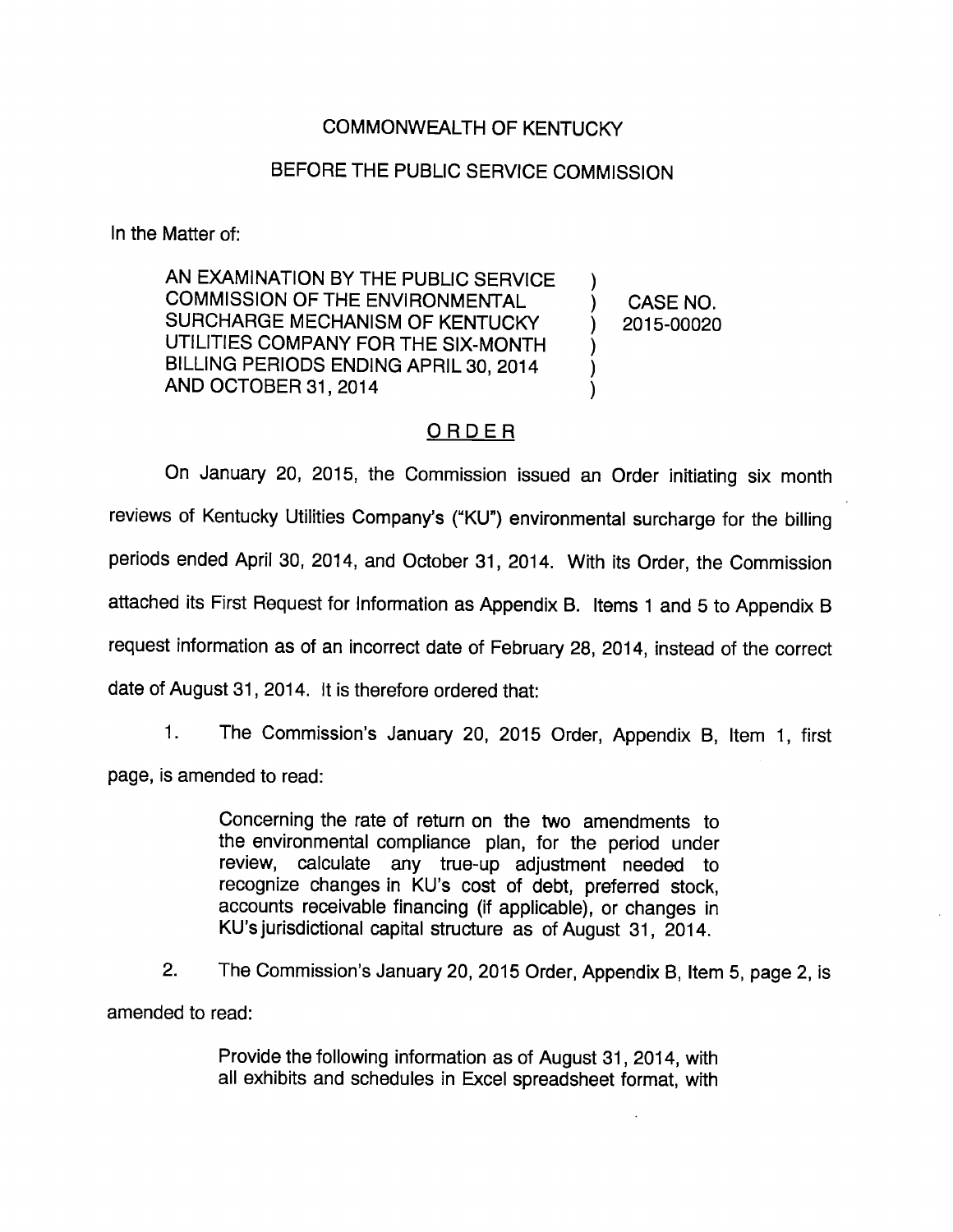formulas intact and unprotected and all rows and columns accessible;

3. All other provisions of the Commission's January 20, 2015 Order not in

conflict with this Order shall remain in full force and effect.



ATTES Executive Director

Case No. 2015-00020